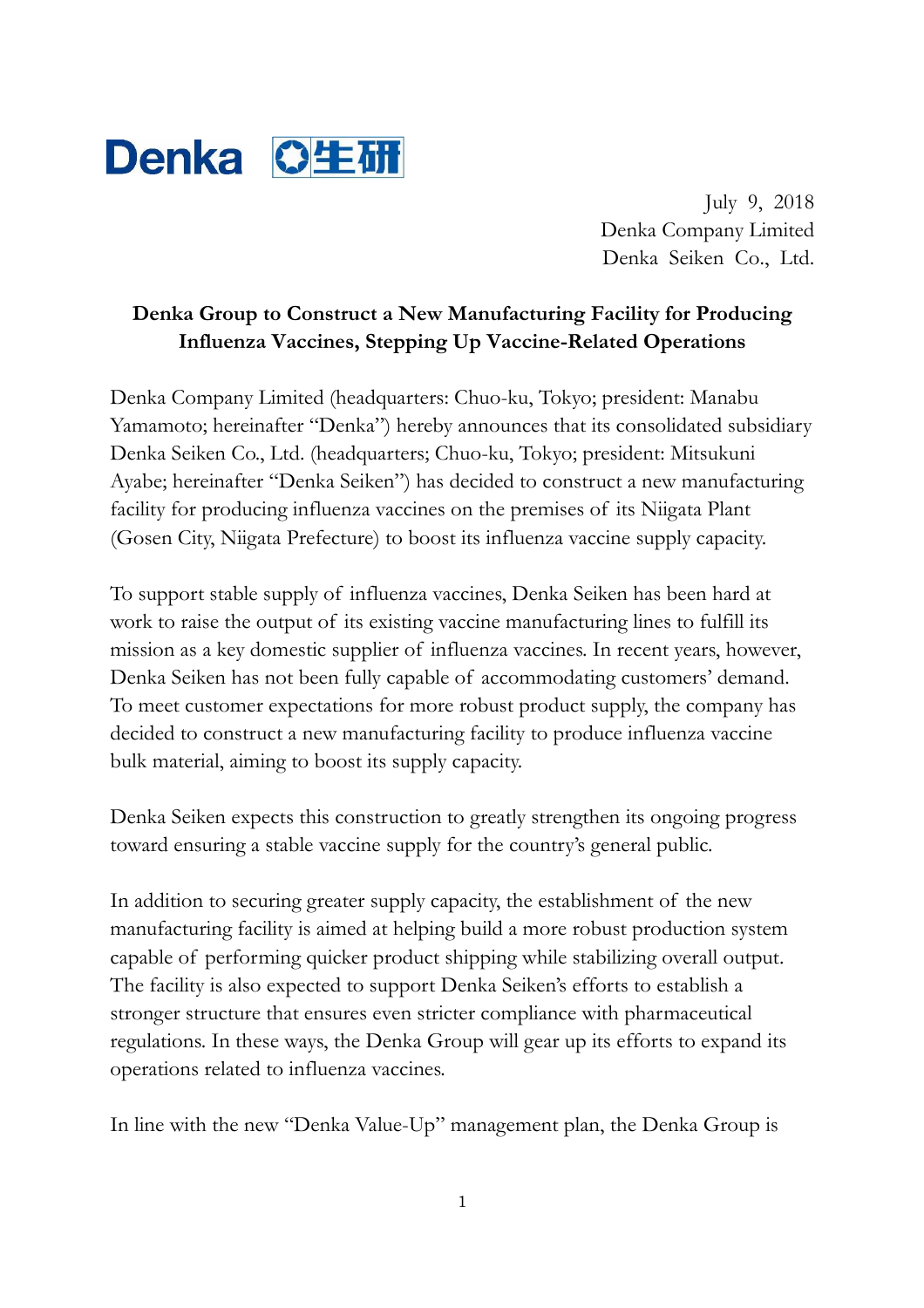focusing management resources on its operations in the priority healthcare field. Fully aware of seriousness of influenza pandemics' social consequences, Denka Seiken has positioned influenza as a key target disease and, in addition to producing influenza vaccines, the company supplies rapid diagnostic test kits for detecting influenza virus. Moreover, Denka Seiken is aggressively expanding into overseas markets, including China, South Korea and Thailand with its diagnostic test kits.

 Along with investing capital in the new vaccine manufacturing facility, our plans call for the market release of diagnostic reagents and other new products associated with influenza. Taking these plans into account, Denka Seiken intends to raise annual sales from its influenza-related operations from approximately ¥13.0 billion to ¥20.0 billion.

 Going forward, the Denka Group will harness its strengths in cutting-edge technologies in the fields of preventive medicine, diagnostics and therapy, thereby helping enhance people's quality of life in countries and regions around the world.

## **Overview of Capital Expenditure**

Expected increase in overall facility capacity: Double the current capacity from the existing vaccine bulk materials production facilities (Building No. 36 of the Niigata Plant) Operational kickoff of the new manufacturing facility: Plans call for initiating supply prior to the 2022 influenza season (commencing the construction in the fiscal year ending March 31, 2019) Investment amount: Approximately ¥16.0 billion (including peripheral investment)

#### **Overview of the New Manufacturing Facility**

Location: On the premises of Denka Seiken's Niigata Plant (Gosen City, Niigata Prefecture) Size of the building:

Building space: 2,226 m<sup>2</sup>; total floor space: 12,010 m<sup>2</sup>; six floors above the ground Types of facilities to be housed:

Influenza vaccine bulk material production lines, tetanus toxoid manufacturing lines, facilities for the Quality Management Dept., etc.

#### **Overview of the Subsidiary**